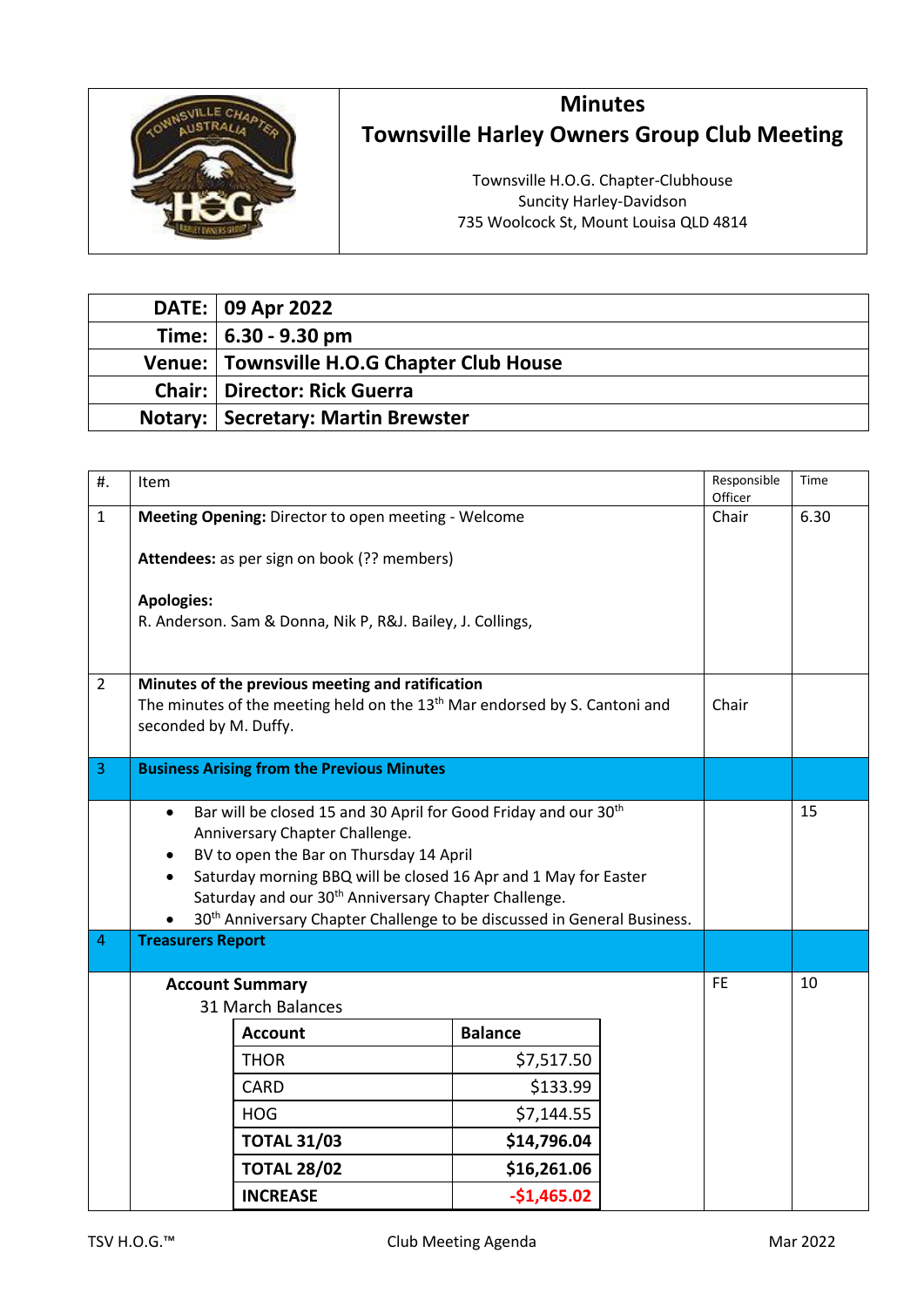| 5 | <b>General/New Business</b>                                                                                                                                                                                                                                                                                                                                                                                                                                                                                                                                                            |                 |    |
|---|----------------------------------------------------------------------------------------------------------------------------------------------------------------------------------------------------------------------------------------------------------------------------------------------------------------------------------------------------------------------------------------------------------------------------------------------------------------------------------------------------------------------------------------------------------------------------------------|-----------------|----|
|   | <b>Director</b><br>Director made the sad announcement that our HOG Regional<br>Director Glenn McNeill had died 26 March.<br>30 <sup>th</sup> Anniversary Chapter Challenge including catering,<br>entertainment, activities, and thunder-run was discussed.<br>Volunteers for the event were asked for. Committee is working on<br>a program for the event.<br>Club photo date to be advised, members suggested on the<br>Saturday morning of the CC.                                                                                                                                  | RG              | 30 |
|   | Secretary<br>HOG Tales content - if any members would like to contribute, your<br>dissertation is required by the 28th of each month.<br>The Mar H.O.G. <sup>™</sup> Tales will be out next week.<br>Chapter Challenge patch's are being made.<br>New Chapter Caps - proof has been approved and caps are now in<br>production.                                                                                                                                                                                                                                                        | <b>MB</b><br>GL |    |
|   |                                                                                                                                                                                                                                                                                                                                                                                                                                                                                                                                                                                        | <b>RB</b><br>JB |    |
|   | <b>Activities</b>                                                                                                                                                                                                                                                                                                                                                                                                                                                                                                                                                                      | <b>NP</b>       |    |
|   | Activities update<br>Darwin - GL to email out details of accommodation<br>Just a reminder we are asking for each of our members to<br>volunteer for at least 1 x Saturday BBQ per year and a big thanks to<br>those who have already offered their services. The book has<br>members through to end of April<br>GL mentioned that he is getting ride schedules from Cape York and<br>Mackay H.O.G. <sup>™</sup> to form a closer relationship.<br>MB to email that Eftpost won't work at the CC and for members to<br>bring cash.<br>Tickets will be used for drinks as per last year. |                 |    |